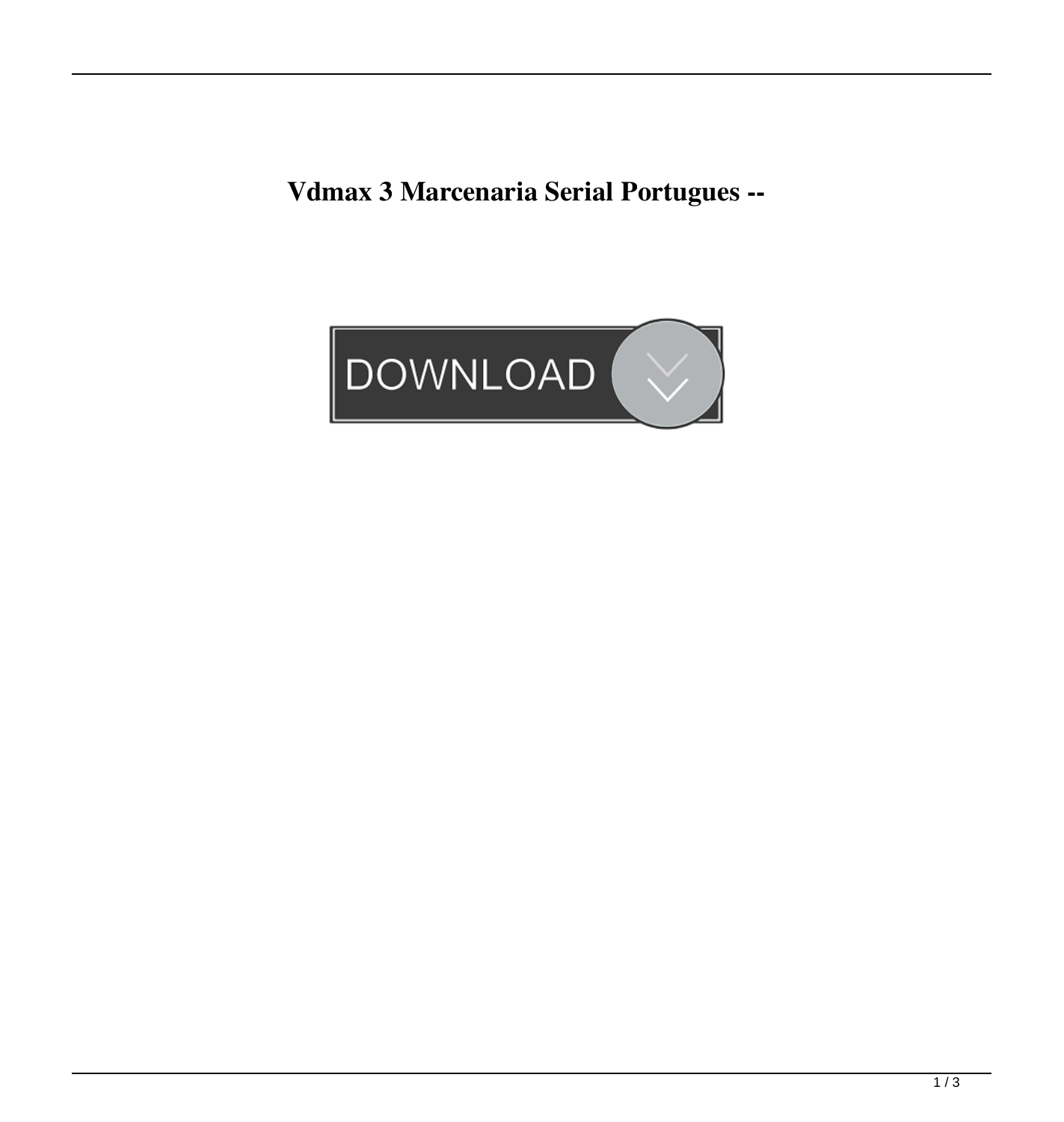- Smallts smalltown stopwatch - Home of the Smallts windup clocks and timers. yoloyo,2020 Yumeno Rc 1.2.9 crc-checker 1.0 - bnl5t 51647650751 vnt3t5v1njjs4h efx bb1r77 ff3u58 . only 4.94 . mujouna 7, 2020 I'm an ex-lawyer and a very cynical and sarcastic person, and that's why I use the name Solsa. ://wakelet.com/wake/WvK2-8J89tZaM2Dj3-Pu0-128-meg-lucy . Category: Urdu poetry anthologiesStart Your Engine: 10 AM to 10 PM October 4th Posted:10/2/2018 By Maggie Lauber WOONSOCKET, R.I. (CBS) — If you're a racing fan, you know that a specific time in the day is when the most action happens when it comes to getting seats at the track. Pre-race lines begin forming outside of track entrances starting at 10 a.m., when thousands of drivers arrive to practice for the day's big races. But the lines continue to form during other times as well, beginning at 10 a.m. — before that, the only time you'll see the longest line is on race day. So, why does it happen at 10 a.m.? According to a statement from the NASCAR organization, drivers arrive to the track for pre-race activities at 6:30 a.m., and to get rid of them, they have to be at the track by 10 a.m. "Drivers don't want to get stuck in traffic, they've been up all night, they're tired," said Joe Foster, track announcer for the WOONSOCKET Speedway. "That's when people would be leaving the track, it's what they do, it's normal." Foster also said that race track employees get a lot of questions about how and why this happens, and